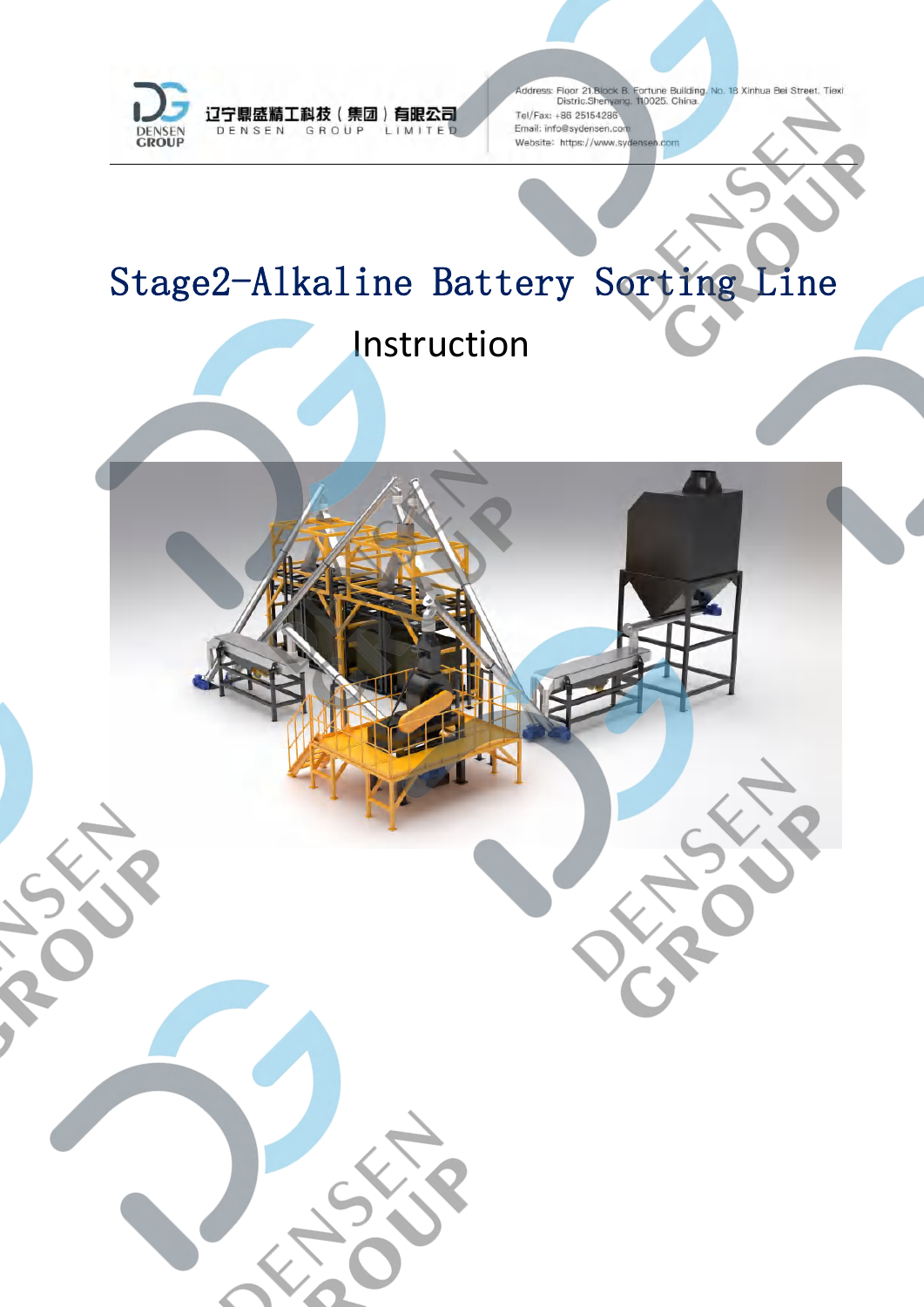

## **Flow chart**

This line is a battery powder treatment line, the basic flow is as follows:

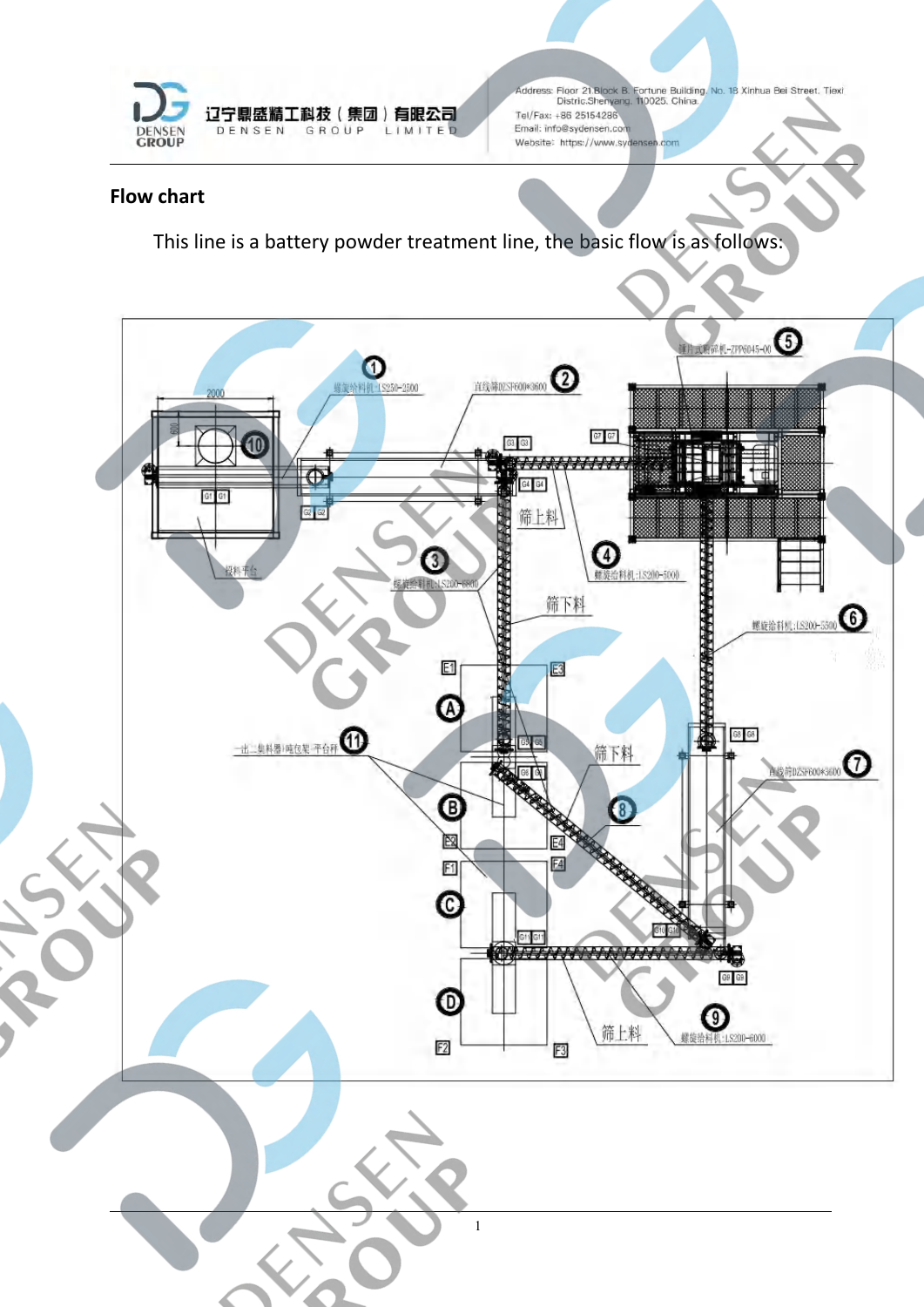

## **Introduce of main equipment**

1. Hopper

Function: store battery powder and ensure the continuous supply of materials for the next process.

Structural Features:only the vibration motor and the main frame are fixed by bolts the rest of the whole equipment is a whole welded structure, no need to group and install on site.



Work description: By turning on the vibration motor from time to time, the residual materials in the hopper can be transport to the next process, and the vibration strength of the vibration motor can be adjusted by adjusting the amplitude of the vibration motor.

|                                | Specification      |                 |  |                        |
|--------------------------------|--------------------|-----------------|--|------------------------|
| $\mathsf{m}^3$<br><b>Stock</b> | <b>Motor Model</b> | Power           |  | Perishable Part        |
|                                | <b>YZU-3-2A</b>    | $2\times0.2$ KW |  | <b>Vibrating Motor</b> |
|                                |                    |                 |  |                        |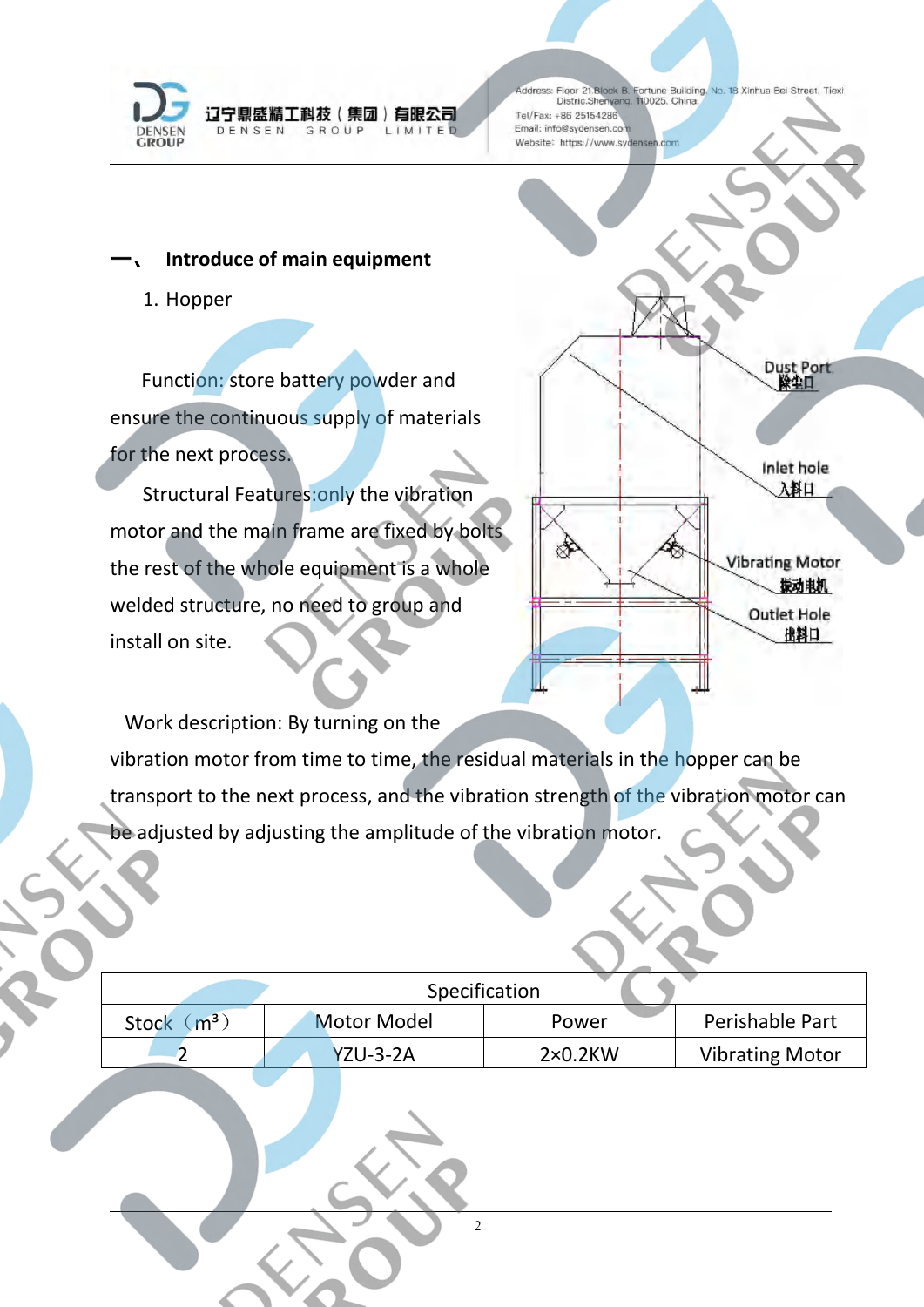

**Vibrating Moto** 

振动电机

Screen

筛网

Outlet Hole

出料口

2. Vibrating Screen

Function: Filtering difference size battery powder

Structural Features: consists Inlet hole of vibrating motor screen body  $\frac{\#H\Pi}{\#H\Pi}$ and legs, the screen and vibrating motor can be replaced when there is damage belongs to wearing parts.

Working Principle: Through the vibration of the vibrating motor, the material larger than the screen goes to the next process through the screen upper material outlet, and the material smaller than the screen goes to the screen lower material outlet through the screen.

|              |           | Specification |       |                  |
|--------------|-----------|---------------|-------|------------------|
| Model        | Screen    | Motor         | Power | Perishable Part  |
|              | Diameter  | Model         |       |                  |
| DZSF600×3600 | $0.82$ mm | YZS10-6       | 0.75  | Screen/Vibrating |
|              |           |               |       | Motor            |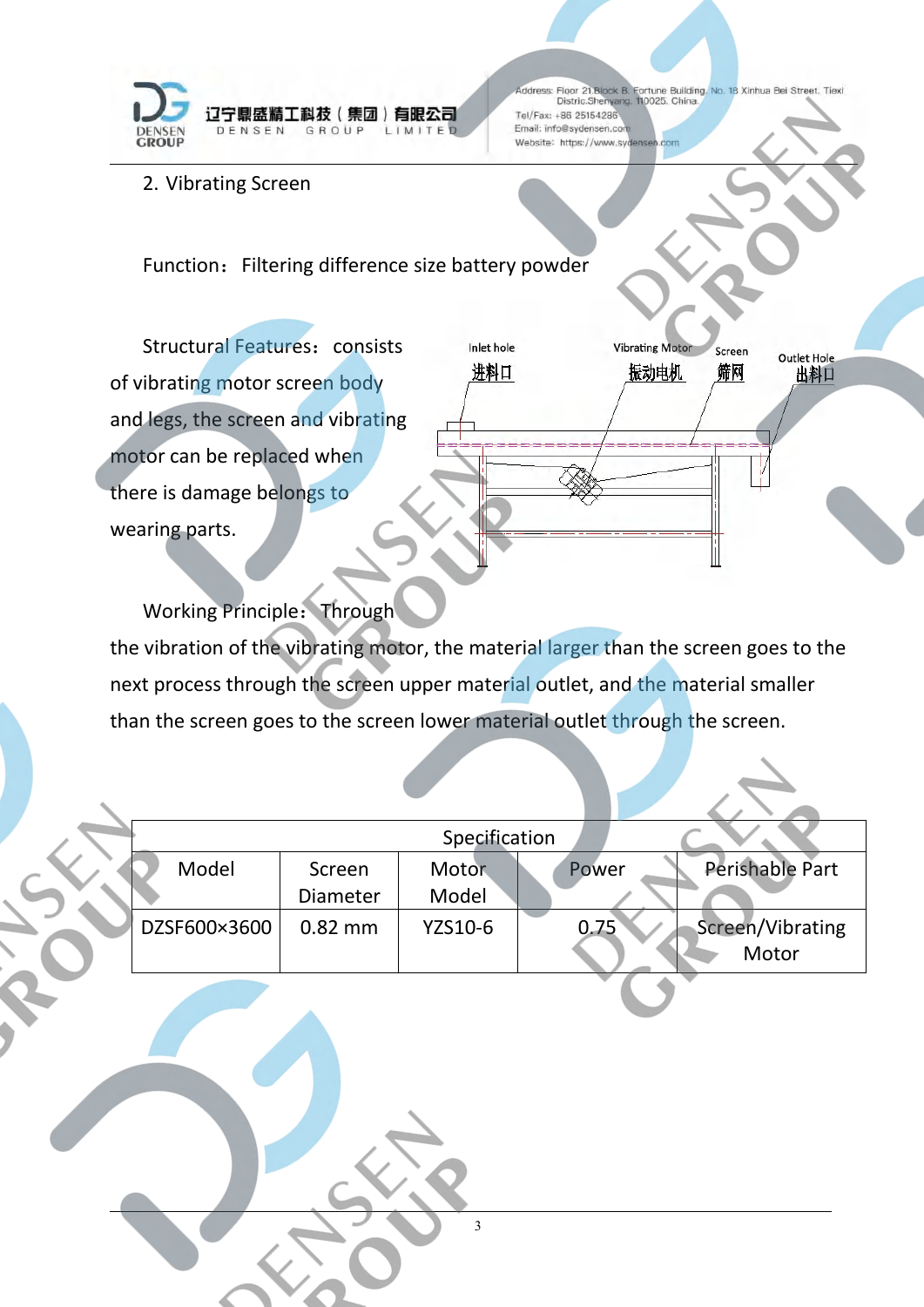

3. Hammermill

3.1 Function: Crushing big size battery powder that from vibrating screen upper outlet

3.2 Structural Feature: This<br>amermill is a pendant time crusher hammermill is a pendant type crusher where the material enters tangentially from the crushing chamber.

讲料□ Inlet Hole



3.3 Working Principle: This equipment adopts the impact crushing method, using the relative movement of

the movable hammer body running at high speed inside and the fixed tooth ring around, so that the materials are crushed by the impact of the hammer teeth, friction and each other.

|         |          |        | Specification |              |           |            |
|---------|----------|--------|---------------|--------------|-----------|------------|
| Model   | Feeding  | Hammer | Fixed         | Screen       | Motor     | Perishable |
|         | Size(mm) |        | Tools         | Diameter(mm) | Power(kw) | Parts      |
| ZPP6045 | 450x600  | 28pcs  | 2pcs          |              | 45        | Hammer     |
|         |          |        |               |              |           |            |

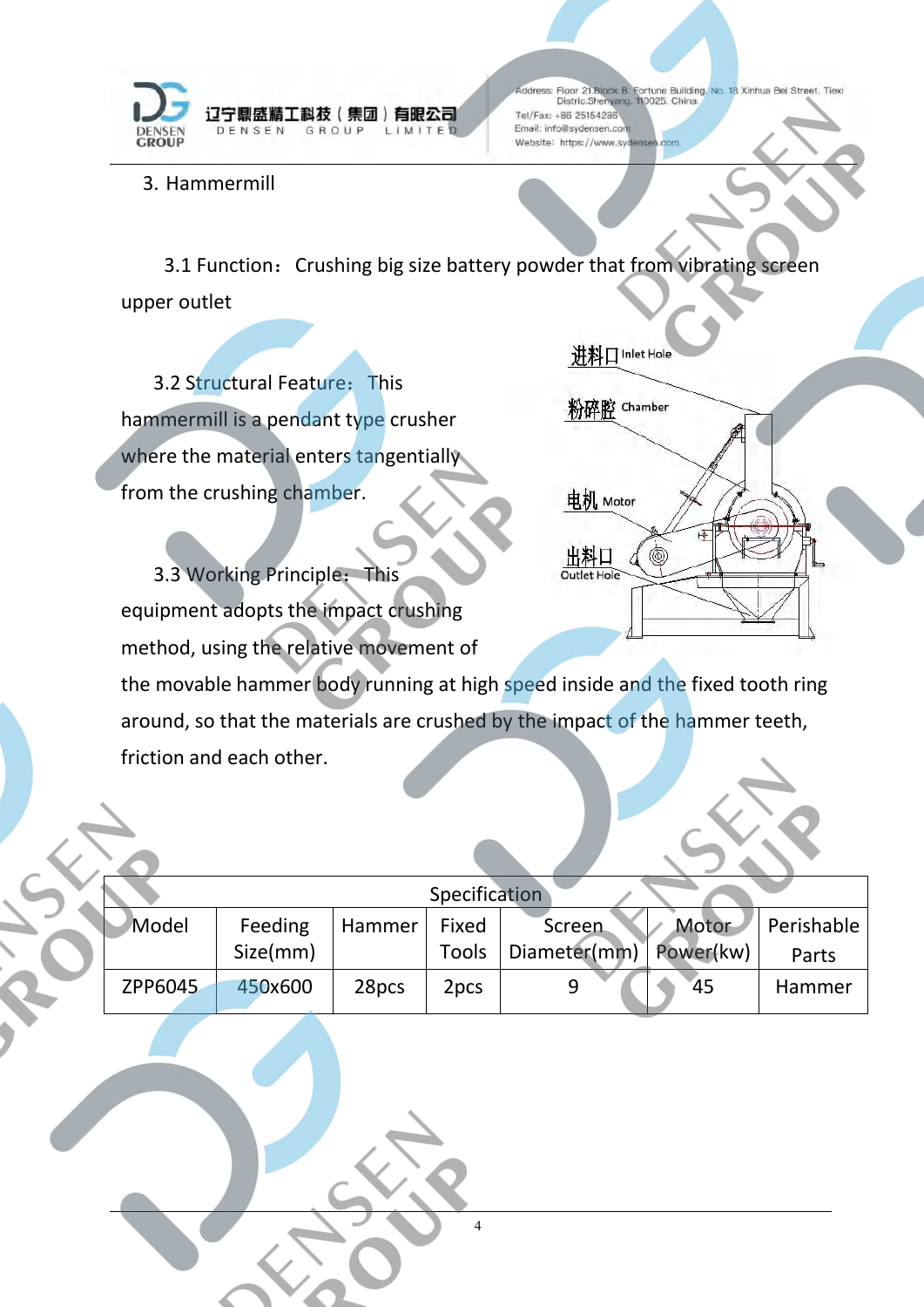

4. Screw Conveyor

4.1 Function: Transporting Battery Powder

outlet Hole<br>4.2 Structural Feature: Consists of a Moton电机 进科口 barrel, a large and small pitch screw, a large and small gear, and a cover plate in a fully sealed form.



4.3 Working Principle: The use of spiral

blades of the spiral shaft rotation, so that the material produced along the spiral surface of the relative movement, the material by the friction of the wall of the tube does not rotate with the spiral, so that the material axial propulsion, to achieve the transport of materials, if the direction of rotation of the spiral conveyor can be reversed its motor wiring arbitrary swap two, re-wiring.

| Specification            |      |                                       |                    |                 |  |  |
|--------------------------|------|---------------------------------------|--------------------|-----------------|--|--|
| <b>Diameter</b><br>Model |      | Length                                | <b>Motor Power</b> | Perishable Part |  |  |
|                          | (mm) | $\mathsf{\langle \mathsf{mm}\rangle}$ | (kw)               |                 |  |  |
| LS250×2500               | 250  | 2750                                  |                    | Bearing/Motor   |  |  |
| LS200×6000               | 219  | 6000                                  |                    | Bearing/Motor   |  |  |
| LS200×5000               | 219  | 5000                                  | 5.5                | Bearing/Motor   |  |  |
| LS200×5500               | 219  | 5500                                  | 4                  | Bearing/Motor   |  |  |
| LS200×6800               | 219  | 6800                                  | 5.5                | Bearing/Motor   |  |  |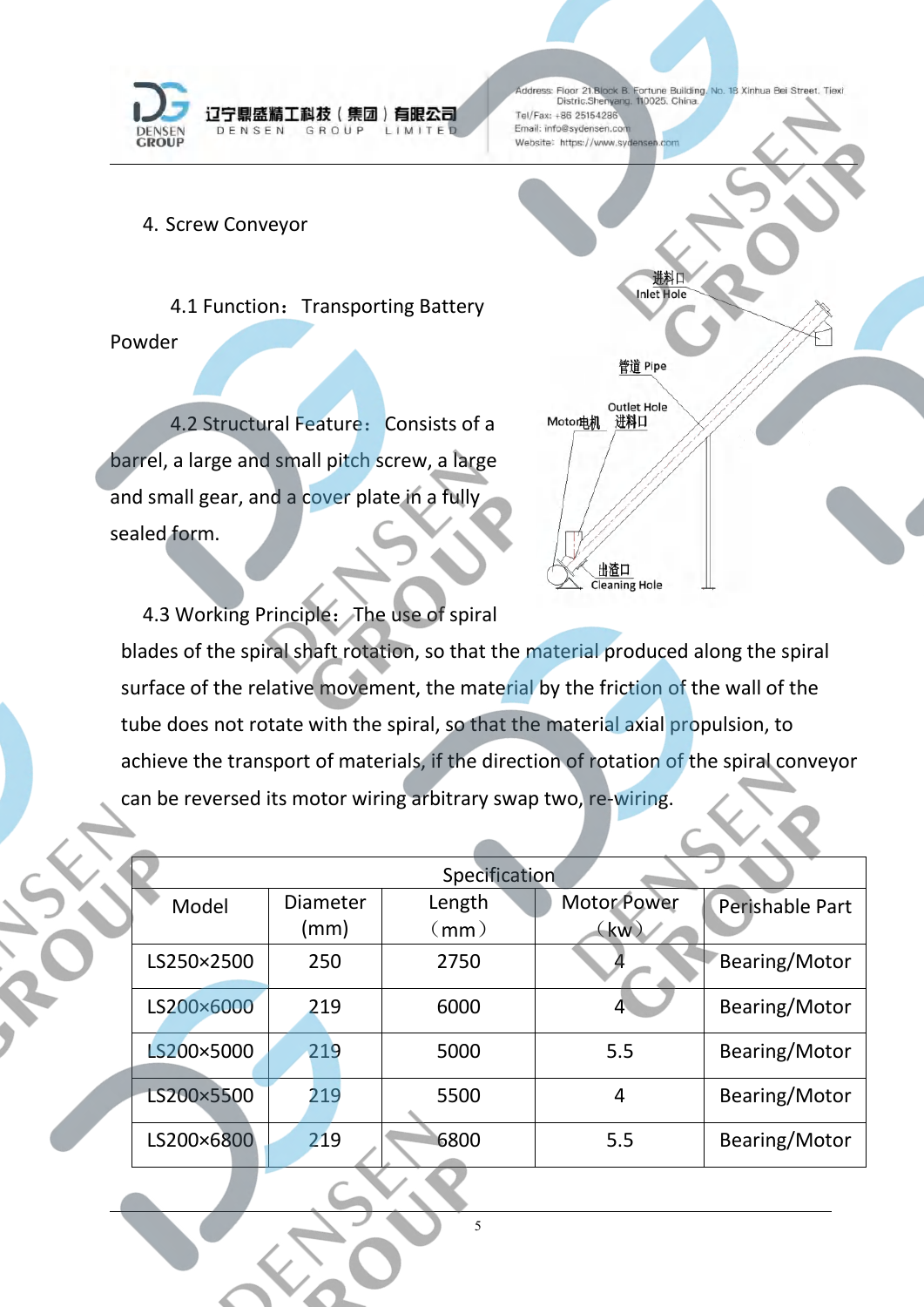

5. Weight System

5.1 Function: Automatic packing of bags of set weight

5.2 Structure Feature: It consists of a Texture is the United States of a Texture is a text of a Texture is a t weighing unit, a pneumatic system, a belt <br><br><br><br><br><br><br><br><br><br><br><br><br><br><br><br><br><br><br><br><br><br><br><br><br><br><br><br><br><br><br><br> clamping device and a bag hanging device, etc. These structures work together to complete the quantitative baling work.



5.3 Working Principle: When the tonne bag machine enters the automatic operation state, the weighing control system opens the feeding port and starts to feed, when the weight of the material reaches the feeding set value, stop feeding and change the feeding port to complete the dynamic weighing process; unload the weighed tonne bag, reinstall the tonne bag, when the tonne bag has been clamped, wait for the adjacent tonne bag to be filled and the system sends out the change signal to continue feeding, and so on and so forth in automatic operation.

5.4 Operating procedures:

Connection to power supply air supply, each tonne bag machine has a scale at each of the four corners to ensure that all four scales are on the same "horizontal" surface for each machine

6

2、 Check that the initial condition of each cylinder is normal

3、 Calibration of scales: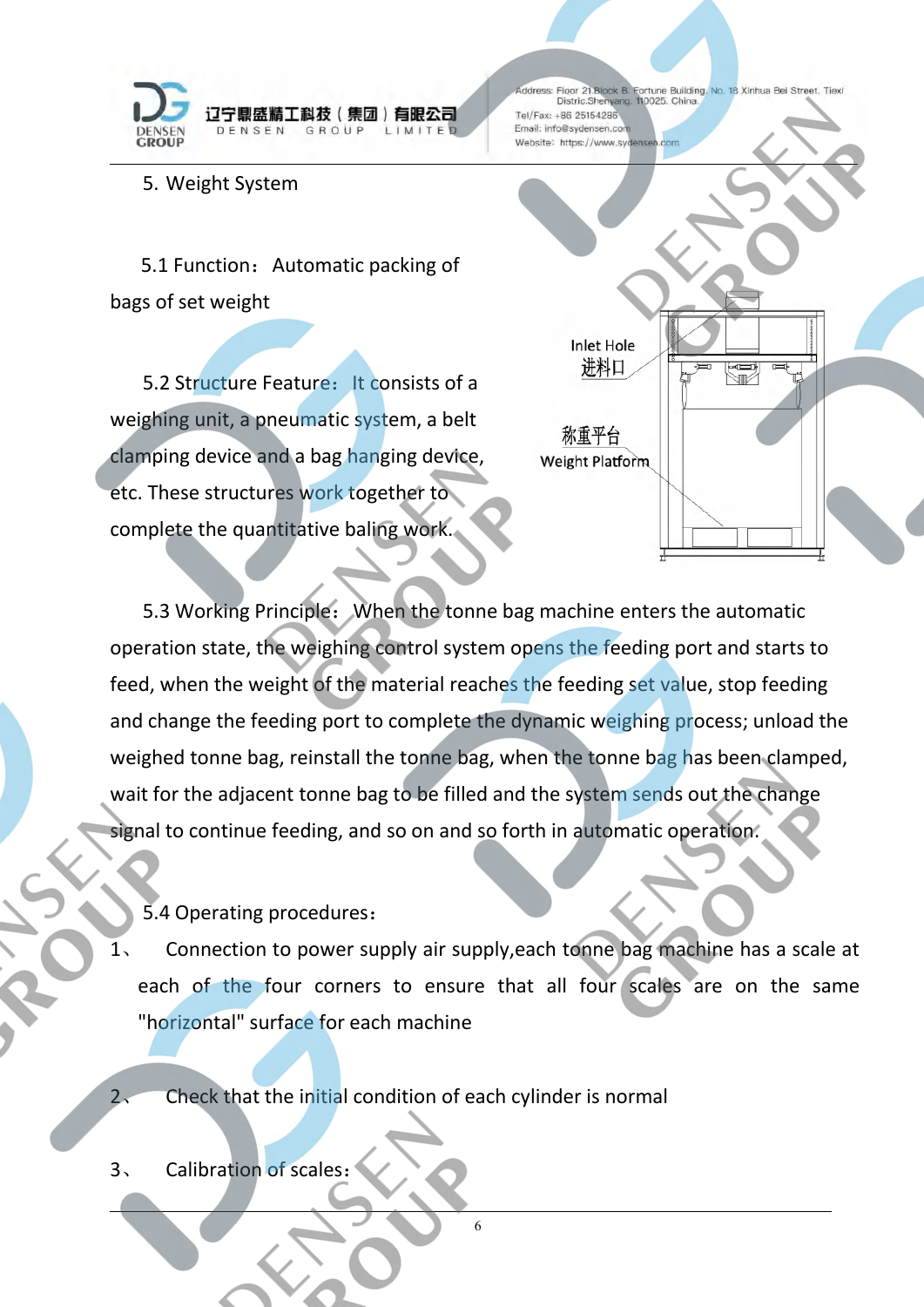

- 1. Pass and hold"weight calibration" until appearing "4.1....." in the screen, after need to ensure no-load values in a stable status, and then pass " Enter" until appearing "4.2...." in the screen
- 2. Place the standard weight item on the platform and once the progressively increasing value has stabilised, pass "Enter"
- 3. Pass " weight calibration" to move cursor, use the number keys to change the showing value to the actual item weight (in kg), after that pass " Enter", the screen will return to the weighing state.
- 4、 Fault indication:
	- E1: Sensor installation error (Check Wire)
	- E2: Incorrect production value

(Target value > Timing advance > Ogham)

- E3 Wrong value setting, too large or too small (Reset)
- E4 Overloading (Scale recalibration), Max 4Ton
- 5、 Weight setting:

Target value(Enter the desired value)

Timing advance(Less than target value, more than ogham)

Ogham(Overhanging material from the dividing plate to the bag)

For example: Target 1000kg ; Timing 999kg ; Ogham 1kg(Need to confirm actual data during the test)

- 6、 If you need to "tare" then first place the empty pack on the scale and then press and hold the "weight calibration" button until "4.1 ...." appears. Press "Enter" after the increased value has stabilised and "4.2..." appears on the screen Then press "back" to complete the "tare" process.
- 7. Working Process: After putting the bags into the hooks, toggle the bag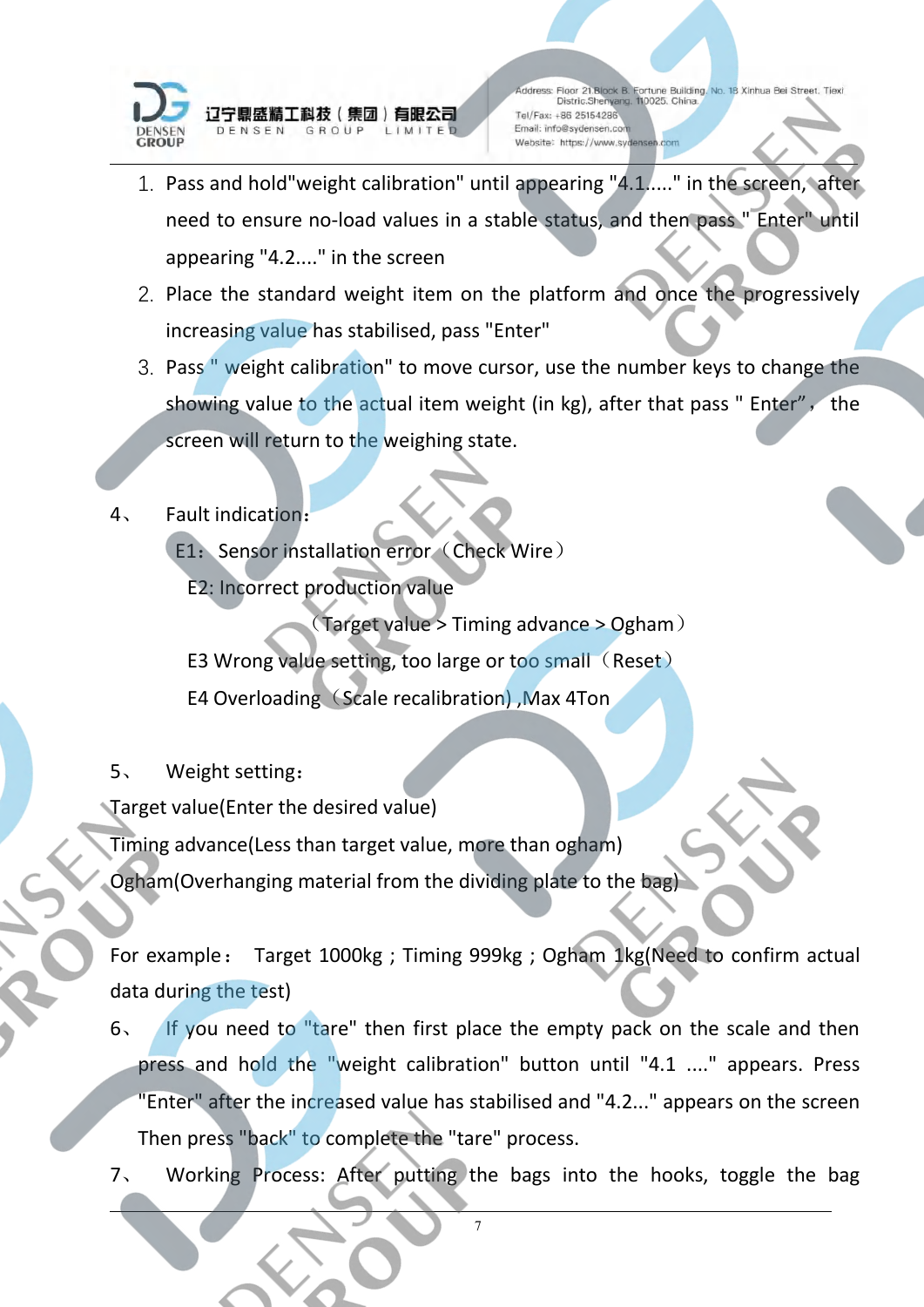

辽宁鼎盛精工科技(集团)有眼公司 DENSEN GROUP LIMITED

ddress: Floor 21. Block B. Fortune Building. No. 18 Xinhua Bei Street. Tiexi<br>Distric. Shenyang. 110025. China. Tel/Fax: +86 25154286 Email: info@sydensen.com Website: https://www.sydensen.com

clamping switch, 1 set of bag clamping hooks will close automatically, when the weight reaches the target value, the hooks will open automatically, the upper part of the feeder flap will switch to the other side automatically, then remove the bag and hang a new empty bag.

## 二、 **Stand-alone commissioning**

Lay out each individual machine according to the installation layout diagram provided by Densen Machine and connect each set of equipment to the corresponding electrical control cabinet according to its equipment and electrical number.

## 1. Commissioning of the hopper

First Secure the hopper floor bolts in place once the location has been determined.

Secondly, fix the vibration motor, (if the vibration motor has been shipped to the field has been installed, must check whether the fixed bolt is tight) start the power supply of the hopper vibration motor in the control cabinet for trial operation, at this time, observe whether the two vibration motors turn opposite, if not then swap any one vibration motor of any two-phase wiring.

Finally, after the overall equipment running without abnormalities, add a small amount of material to the hopper to test whether the hopper outlet meets the requirements(adjustment of the vibration motor amplitude if doesn't meet requirements) , wait for the complete set of line test run.

Commissioning of vibratory motor amplitudes:

When the adjustable block is installed in the opposite direction to the fixed block, the eccentric force is zero, and the eccentric force is maximum when they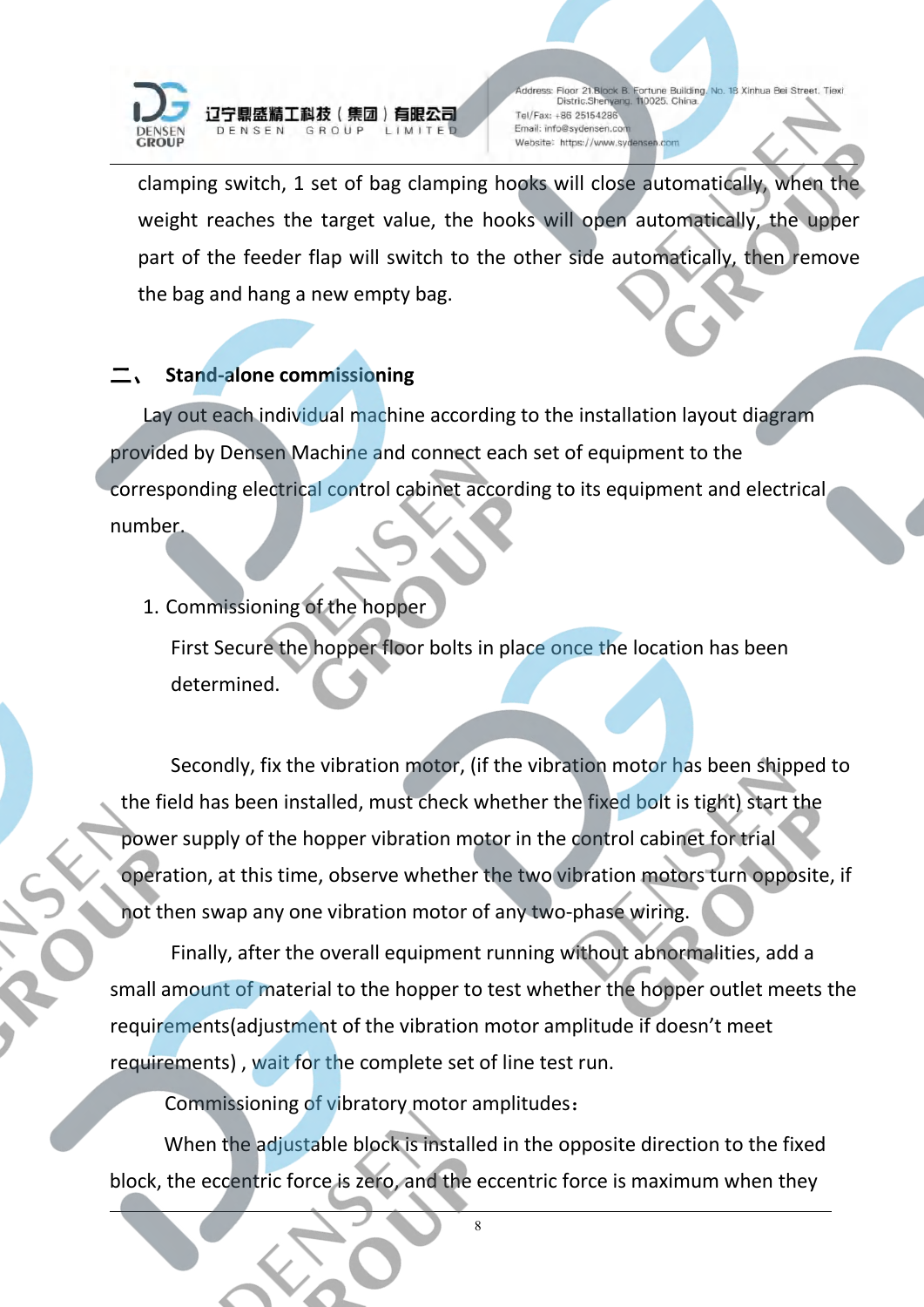

coincide, and when the eccentric force is large, the excitation force is also large. Note that when adjusting, two vibration motor eccentric block adjustment position and each vibration motor of the two groups of eccentric block position should be exactly the same effect is better.

2. Commissioning of vibrating screen

First of all Determine the installation position, install the foot fixing bolts and loosen the bolts holding the vibrating screen spring in place.

Secondly, start the power supply of the vibration motor of the vibrating screen in the control panel for trial operation, add a small amount of material to the vibrating screen to test whether the material discharge

meets the requirements, if outlet size doesn't meet requirements, adjustment of the vibration motor amplitude, adjust to meet until.

Finally carry out more than 1 hour of continuous operation, no problems and then switch off the power and wait for the complete set of lines to test run.

Commissioning of vibration motor amplitude as above.

3. Commissioning of hammermill

Hammermill commissioning instructions are detailed in the hammermill instruction, more than 1 hour of trial operation, until without any questions coming out, waiting for the complete set of line trial operation.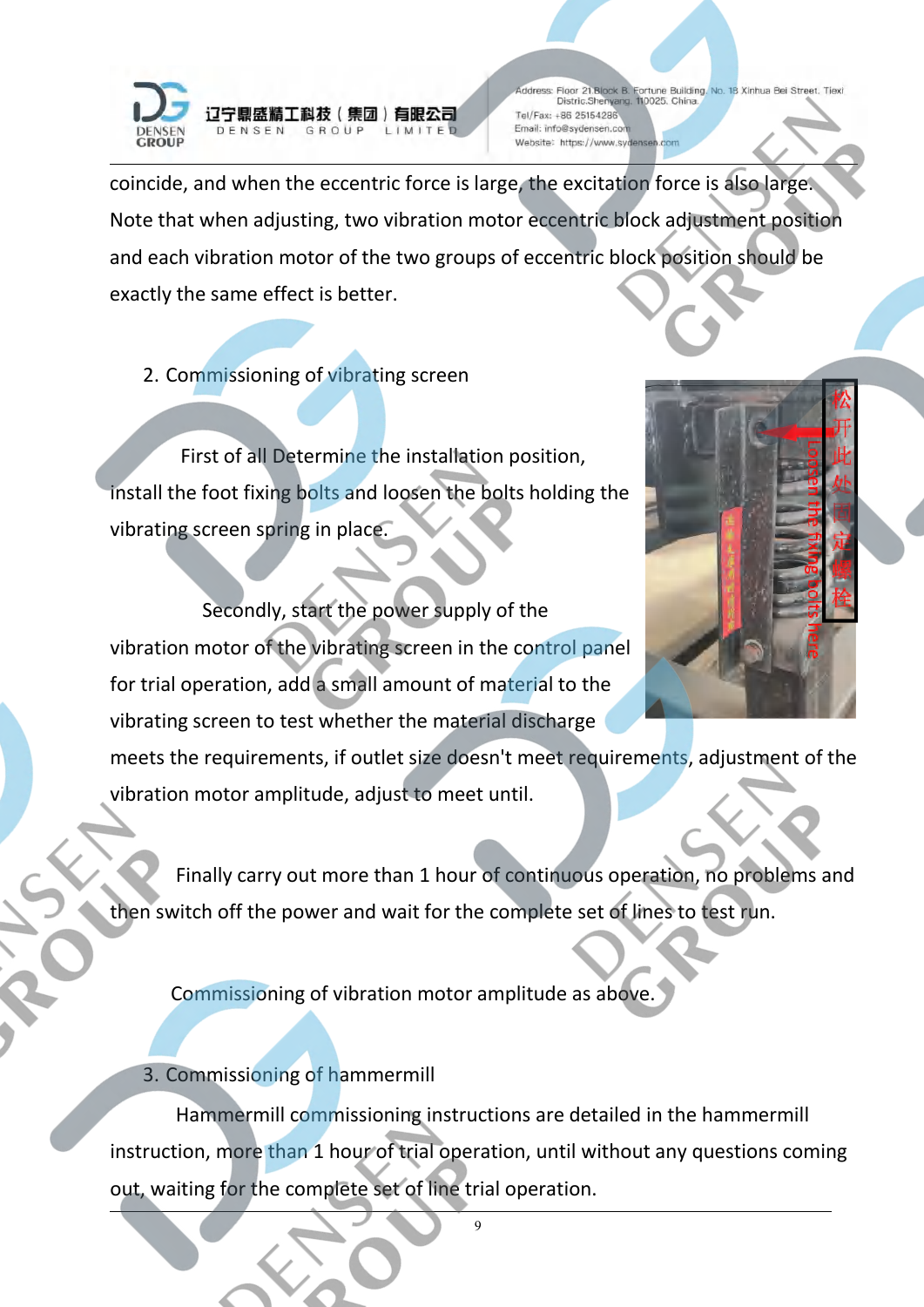

4. Commissioning of screw conveyor

Determine the mounting position and fix the ground bolts

Start the power supply of the screw conveyor in the control panel for trial operation, put less material in the inlet, if the material does not run upwards then change any two phases of the motor wiring.

Final run of more than 1 hour, no problems then switch off the power and wait for the complete set of lines to test run

## 三、 **Sealing soft connection**

After the commissioning of all the individual machines, the sealing of the equipment and equipment connections should be carried out, using spiral pvc pipes and clamps to seal the import and export connections as one.

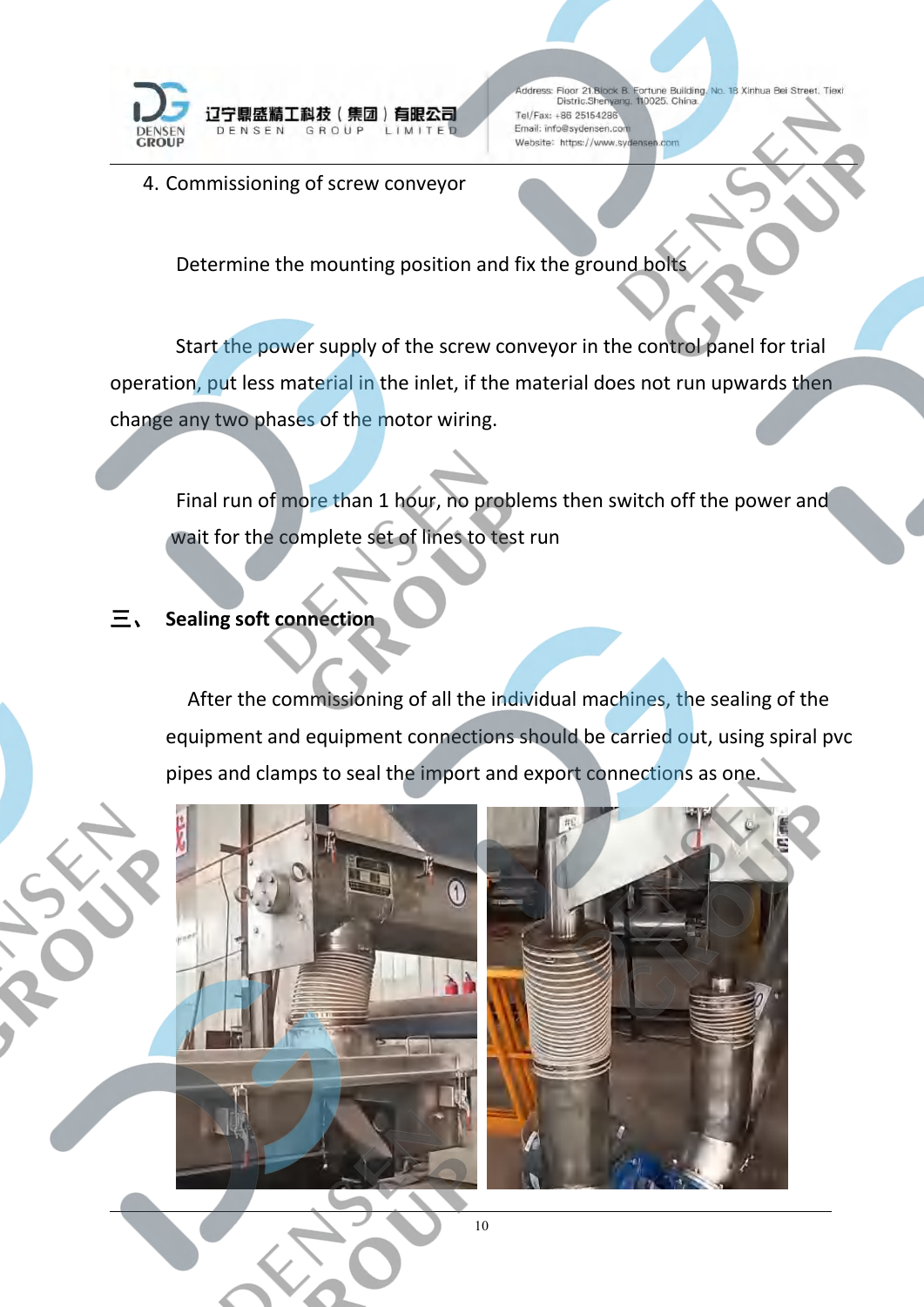

## 四、 Commissioning of complete plants

After the installation of the entire line and the commissioning of the individual sets of equipment, the final test run and commissioning of the complete line was carried out.

1. Switch on: mains power on (red Power LED on)



2. When the system start/stop switch is turned to Start, the system start LED lights up (green System Start LED), the display screen appears.

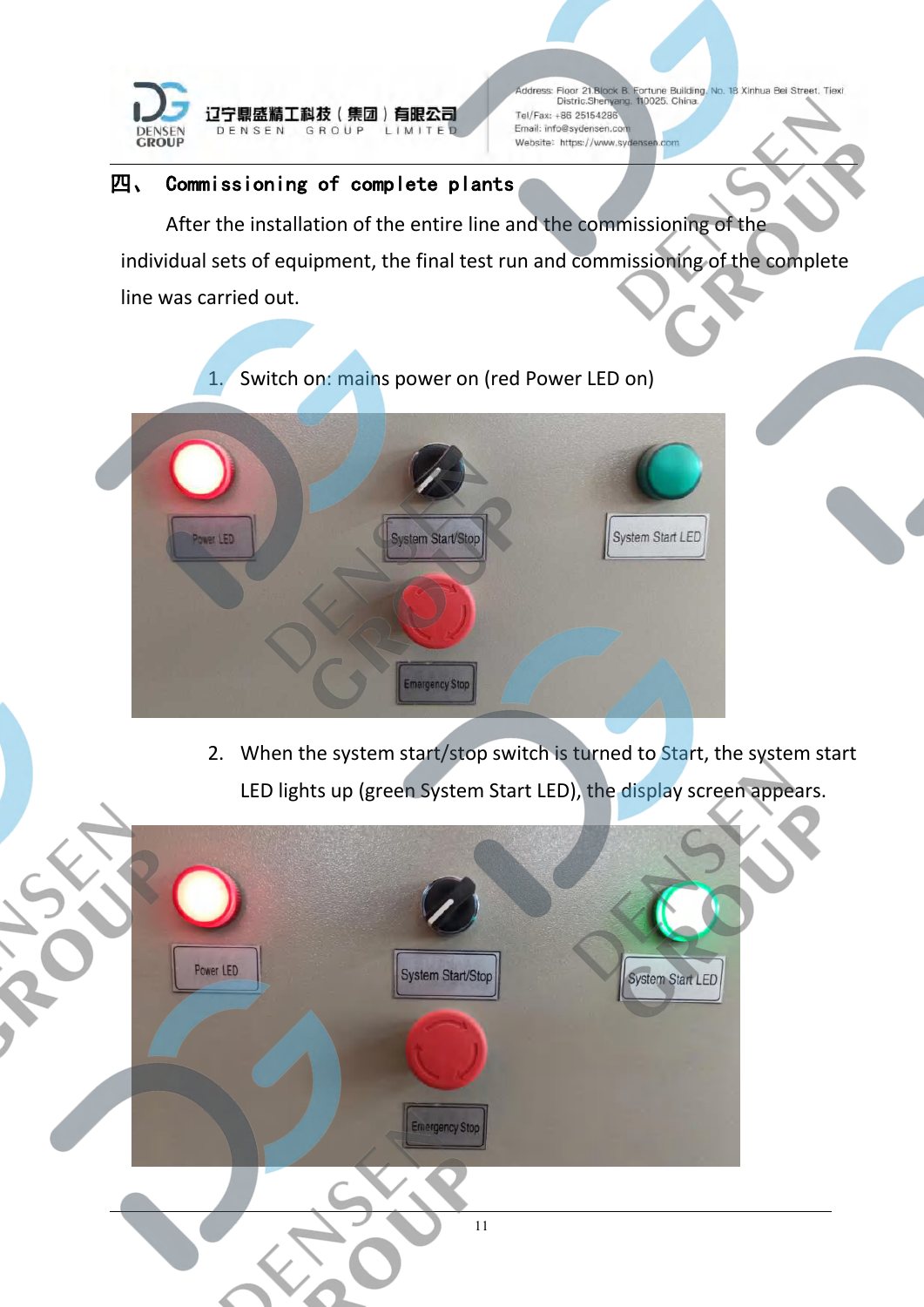



(Control screen - Touch screen page)

3.Touch screen operation

3.1The operating status displayed after the system has been started is manual control status, at this time the start sequence is to press the green start key in order to start according to the number 1# to 11# (excluding 10#). The stop sequence can be operated in reverse with the start sequence.

- 3.2 Automatic control status
- 3.2.1 Tap the manual/automatic switch, the automatic indicator lights up (RED)



3.2.2 Auto,Start: By pressing the start button (Auto.START), the device starts in a fixed time sequence (excluding 10#). 3.2.3Aut.Stop: By pressing the stop button(Auto.STOP),the device stops in a fixed time sequence.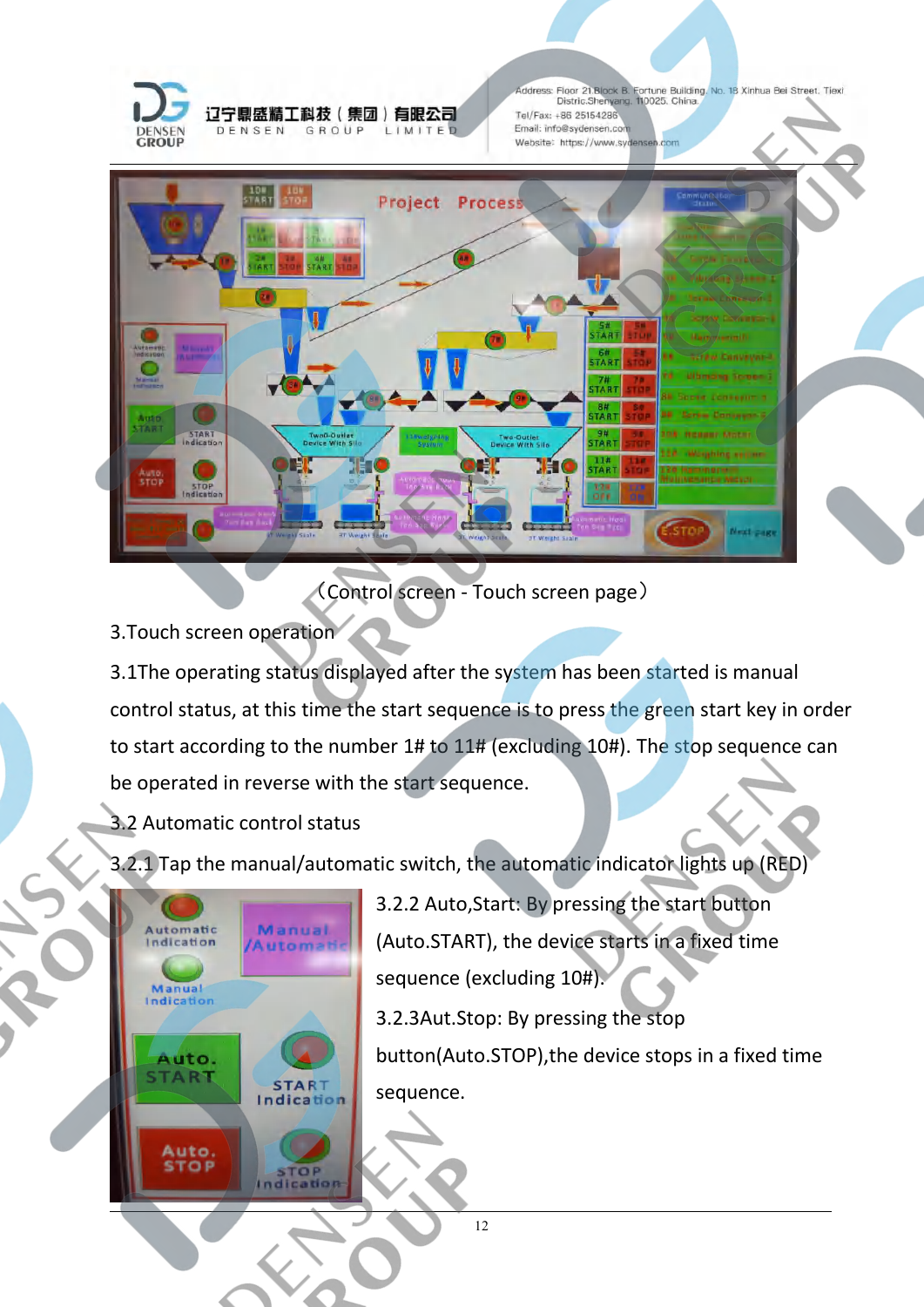

#### **3.2.4 10# Hopper Vibrating Motor Start/stop instructions**

**When too much material accumulates in the hopper, press the 10# green start button at any time in the automatic or manual state to vibrate and unload the accumulated material in the hopper.**

## **3.2.5 12#Hammermill Maintenance Button Start/Stop instructions**

**When need to open 12# switch, the unlocking button must be pressed 3 times in succession in the manual state, at this time the unlocking light turns green and at the same time the upper and lower box bolts (4 pieces in total) of the crusher must be removed. 12# start and stop keys are non-self-locking buttons, press to work, release to stop. After all maintenance is completed and all parts of the hammermill are reset and fixed, tap the unlocking key, at this time The green light turns red (reset). At this point the 12# start and stop button is disabled.**





These 4 bolts must be removed before operation during maintenance切断危 Q g

(**4pcs hammemill fixed bolts must to be removed before maintenance**)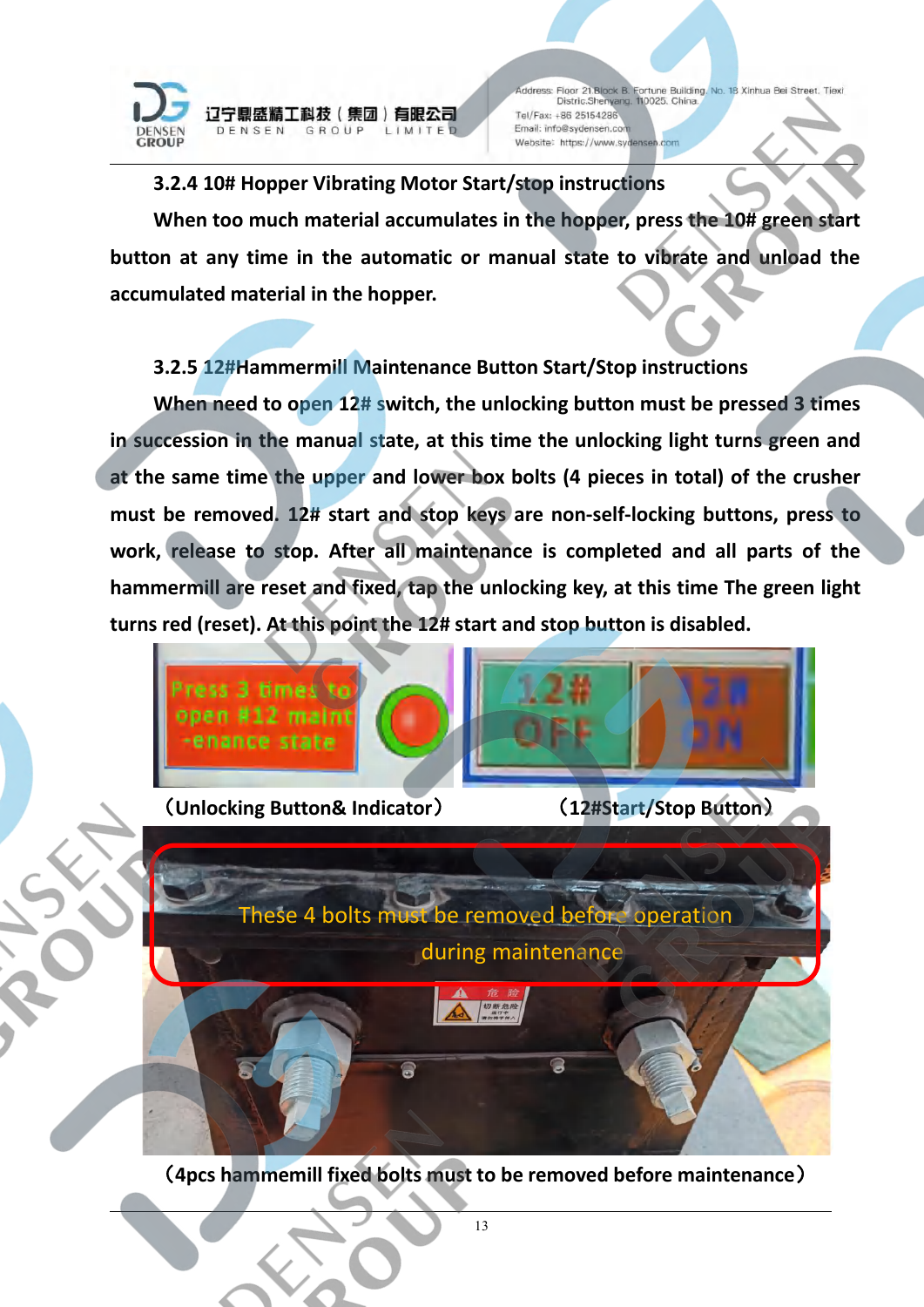

**3.2.6 Next Page 1 Instruction of screen**

**This page is a fault indication page, the red light is flashing and the corresponding number of the machine is faulty, press the reset button to reset after troubleshooting.**



**3.2.7 Next Page 2 Instruction of screen**

**This page shows the start-up interval of the machine in the automatic control state. This interval can be adjusted appropriately according to the site conditions, and when the time is adjusted confusingly, the initial setting can be restored by pressing the "restore initial saving value button" in the middle.**

|      | levice Start-th Inte<br>-val Setting |               |                                         |            | Device Stop Inter<br>-val Setting |  |
|------|--------------------------------------|---------------|-----------------------------------------|------------|-----------------------------------|--|
|      | $11# - 9#$                           | 50            |                                         | $1# - 2#$  | 50                                |  |
|      | 9#-3#&8#                             | 100           |                                         | 2#-4#&3#   | 100                               |  |
|      | $8# - 7#$                            | 150           |                                         | $4#-5#$    | 150                               |  |
|      | $74 - 64$                            | 200           | <b>Retroite Initial</b><br>Saning Value | $5# - 6#$  | 200                               |  |
|      | $6# - 5#$                            | $250^{\circ}$ |                                         | $6# - 7#$  | 250                               |  |
|      | $5#-4#$                              | 400           | <b>Contractor</b>                       | $74 - 84$  | 300                               |  |
|      | $4# - 2#$                            | 450           | ٠                                       | $8# - 9#$  | 350                               |  |
|      | $2#-1#$                              | 500           |                                         | $9# - 11#$ | 400                               |  |
|      |                                      |               |                                         |            | 450                               |  |
| 7150 |                                      |               |                                         |            | 100                               |  |

(**Display page**)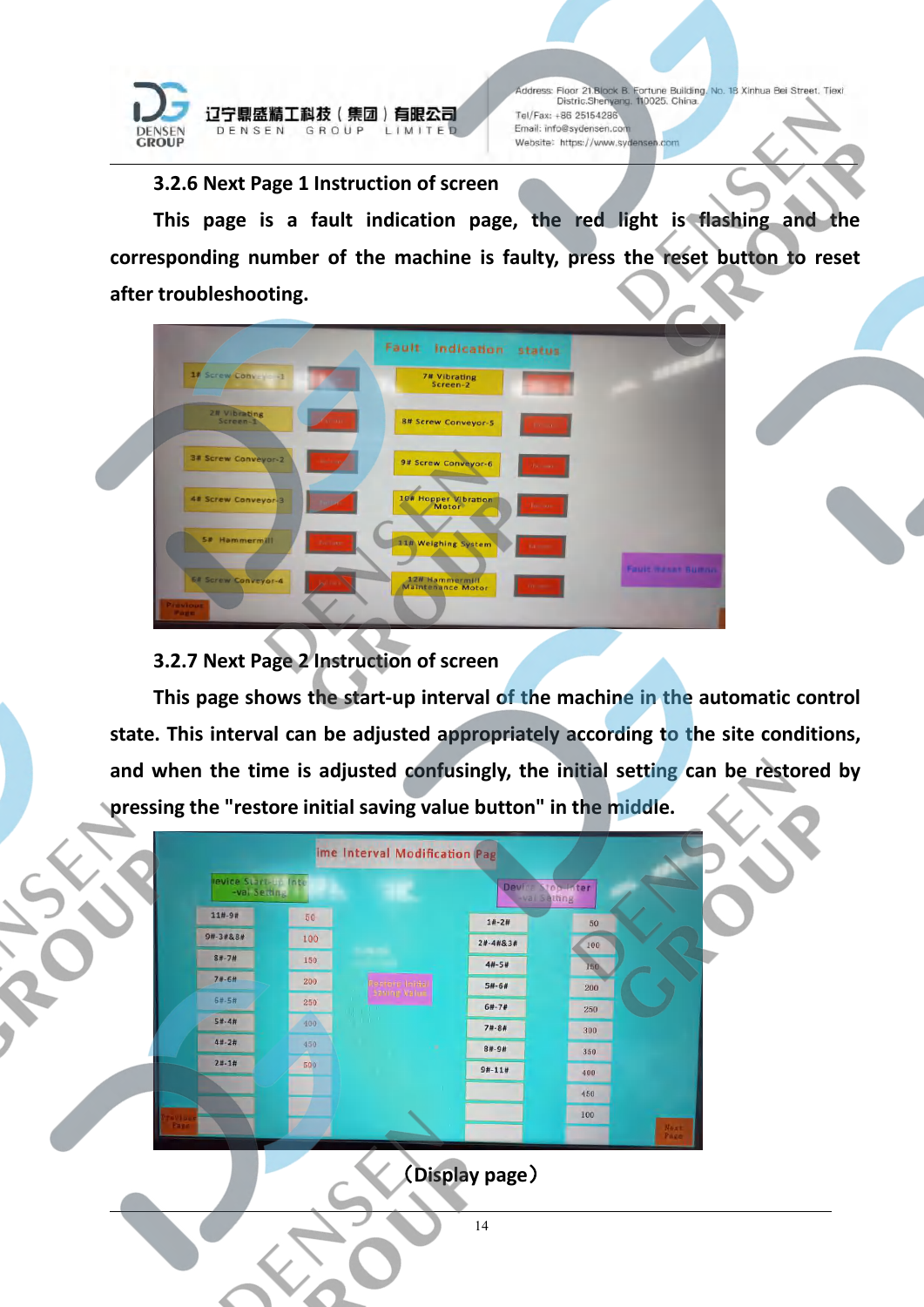

## (**Time Modification Display**)

**Start in automatic mode starts from 11#, then 11# - 9#, and then starts from 9# to 3# & 8# .....**

**The shutdown in automatic mode is 1# turned off first, then off from 1# to 2#, and finally 11# off ..**

**10# and 12# need to start manually.There is no control over their startup in automatic mode.**